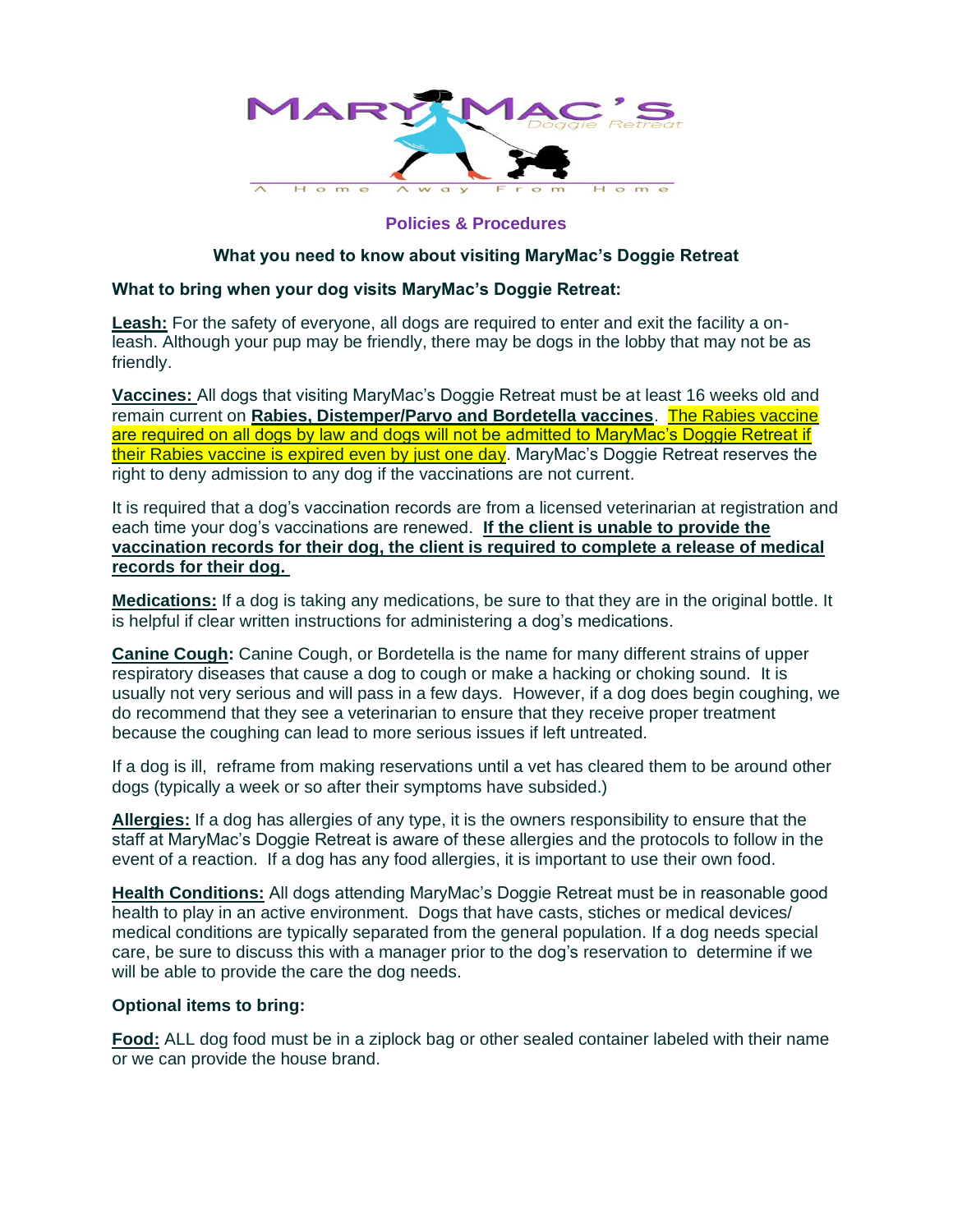

If a dog does not bring their own food, we provide a dry "house" food that your dog can eat at \$4 a day. Our house food is Pure Balance Chicken and Brown Rice Dog Food. If a dog runs out of food, we will feed them our house food unless other arrangements are made.

**Bedding:** We offer bedding, but you may bring your own. We are not responsible for any lost or damaged items.

**Toys:** We highly request that you do not bring toys for your dog. We offer an array of toys for him(her) to enjoy.

**Bowls:** We offer bowls for feeding, but you may bring your own. We are not responsible for any lost or damaged items.

**Accidents and Injuries:** No dog should be left alone in the play area. Kennel staff must be present at all times. Staff members will check all dogs at least daily for punctures, cuts, and wounds. If a dog is wounded in our care, an CIR must be completed and submitted to the manager/owner. Staff must clean the wounds with medicated ointment in the first-aid kit.

**Behavioral Issues:** If a dog does not socialize well with other dogs, the staff must keep them separated (use their kennels). If the owner wants the dog to socialize with others, use a mild mannered dog and play time must be supervised.

**Emergencies:** If an emergency occurs, notify the immediate supervisor/owner. At this time, the owner/supervisor will determine what precautions to take. If a veterinarian visit is necessary, the staff will notify the pet owners.

**Payments:** Payments is due in full at the time of pick up. A 50% deposit is required for all reservations. Forms of payment include Cash, Credit, or Debit.

There is a \$15 holiday surcharge per dog, per night, for the following dates:

Memorial Day Independence Day Labor Day Thanksgiving -November 23<sup>rd</sup>- November 26<sup>th</sup> Christmas Holiday - December 22<sup>nd</sup> - 26<sup>th</sup> New Year's Holiday -December  $30<sup>th</sup>$  – January 2

**Hours of Operation:** Regular hours of operation are 8:00 am to 6:00 pm every day. Holiday hours may vary. Dogs may be dropped off or picked up from 5:00 am to 7:30 am for additional fees. For safety reasons, our staff is not allowed to open the doors after 7:00pm. Therefore, dogs that are not picked up by 6:30 pm will board with us until the next day and the owner will be responsible for the boarding fees.

**Webcams:** At this time, webcams are not available however, here at MaryMac's, we do offer daily pictures and updates of your dogs/pets.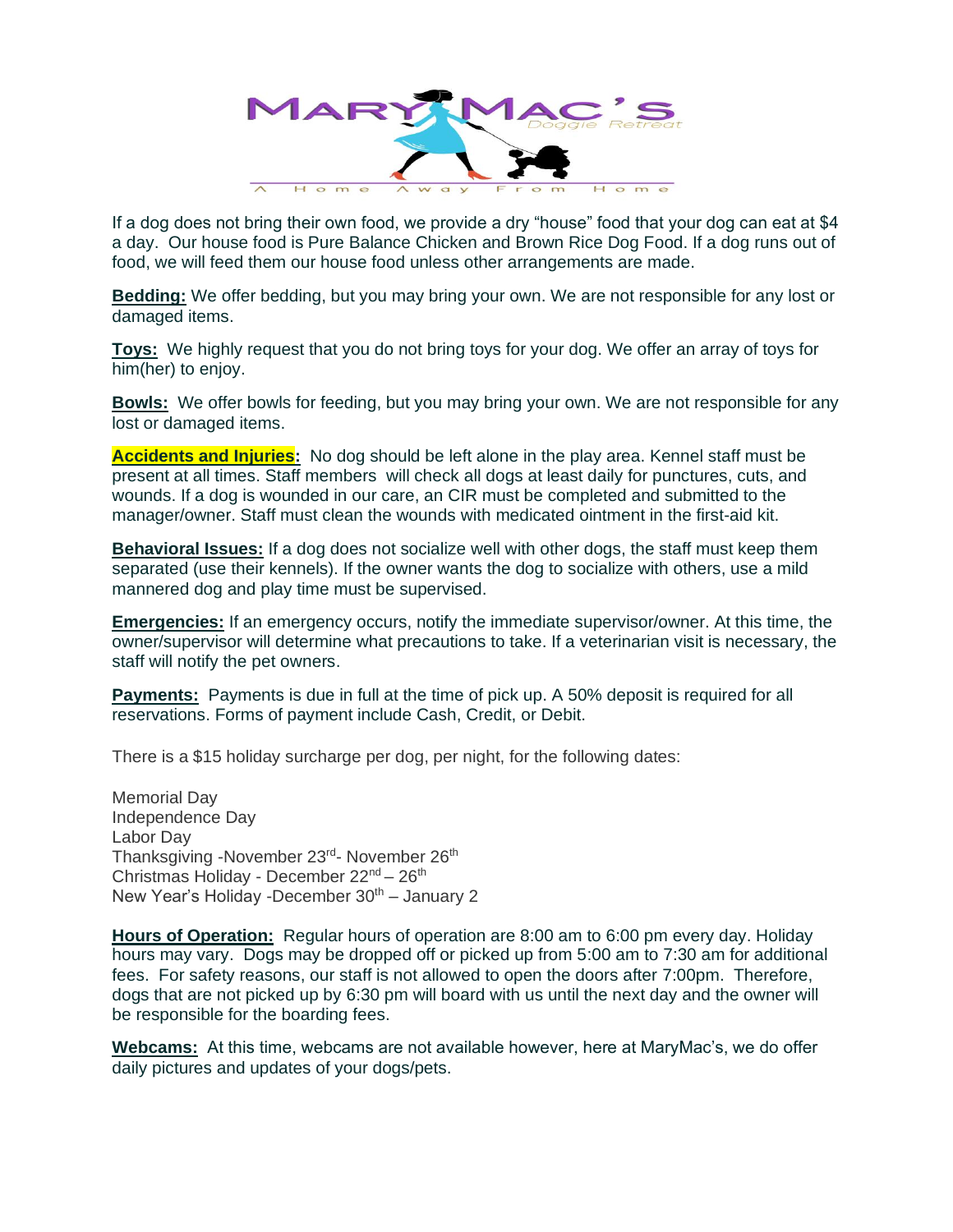

**Reservations:** MaryMac's Doggie Retreat will accept walk-ins for any service if we have an opening. Reservations can be made via phone, email, and the website. A deposit of 50% is due at time of reservation.

Cancelations made within 48 hours of the visit will cause in the forfeit of your deposit.

**Deposits:** Boarding reservations during peak periods require a 50% deposit per family.

The peak periods are:

Memorial Day Independence Day Labor Day Thanksgiving -November 23<sup>rd</sup>- November 26<sup>th</sup> Christmas Holiday - December 22nd – 26th New Year's Holiday -December  $30<sup>th</sup>$  – January  $2<sup>nd</sup>$ 

Deposits are at the time the reservation is made and will be applied to the cost of the boarding stay. If you cancel or change your reservation at least seven days before your scheduled arrival date, your deposit will be refunded or left as a credit on due your account. Deposits will be forfeited if cancellations or changes are made within 48 prior to the scheduled arrival date. (Changes extending reservations will not incur a loss of deposit, but will be subject to availability.)

**Photos/Video/Webcams:** Photos, videos and webcam footage of the dogs, staff or clients at MaryMac's Doggie Retreat may be used on the MaryMac's Doggie Retreat website, social media, lobby displays or in other marketing material. You consent to our use of your or your dog's image, likeness and name in such marketing materials. All photos, video and webcam images are the property of MaryMac's Doggie Retreat and may not be used by you without prior written consent.

**Dog Evaluations:** All dogs that attend MaryMac's Doggie Retreat receive an initial evaluation. At MaryMac's Doggie Retreat, all dogs are leashed and walked outside for bathroom breaks. Therefore, all dogs that attend MaryMac's Doggie Retreat need to be friendly with people and willing to allow our staff to handle them and safely move them throughout the facility.

We recommend that you call ahead and make an appointment for the initial evaluation and a tour. The initial consultation and tour typically take about 10 to 20 minutes. During this time, we will spend time with your dog, assessing their personality and introducing them to a range of activities to see what they enjoy.

If at any time your dog develops any medical conditions, personality concerns, or other conditions or behaviors that may affect his or her ability to participate in daily activities, it is your responsibility to notify the staff that your dog should not participate in group play if you or your veterinarian feels that your dog should not participate. Our staff will continually assess your dog and determine which area we feel will be the best fit for your dog. This may change over time or